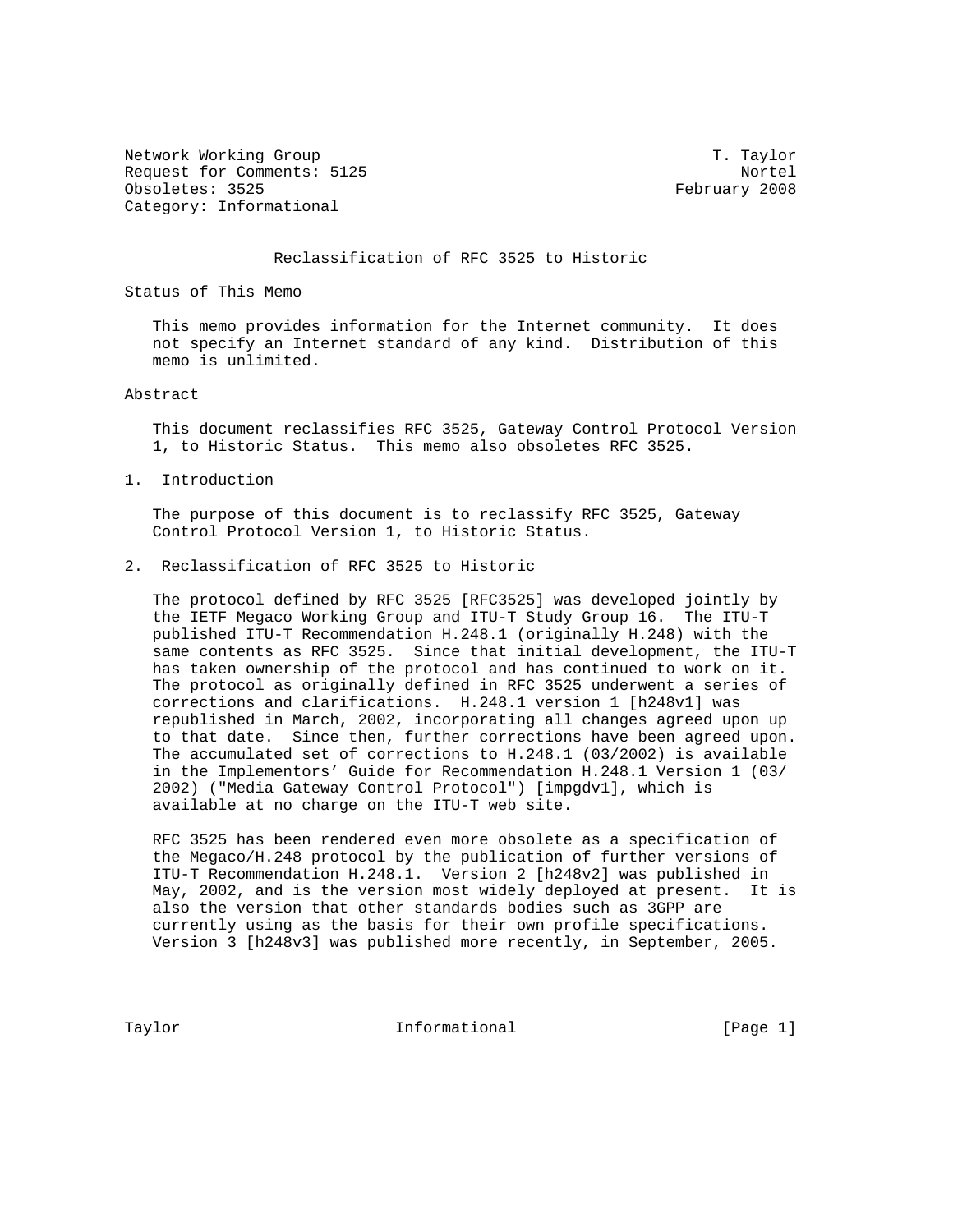In short, RFC 3525 may serve as an introduction to the Megaco/H.248 protocol, but it is misleading as a description of the protocol as -<br>currently standardized or deployed. It is appropriate to reclassify RFC 3525 to Historic status, as described in RFC 2026 [RFC2026].

3. Security Considerations

Reclassifying RFC 3525 has no security implications.

4. IANA Considerations

 This document does not require any new actions by the IANA. The IANA registries established by RFC 3525 and extended by successive versions of ITU-T H.248.1 remain in force, along with the requirement for expert review by an IESG-designated expert.

- 5. References
- 5.1. Normative References
	- [RFC2026] Bradner, S., "The Internet Standards Process -- Revision 3", BCP 9, RFC 2026, October 1996.
	- [RFC3525] Groves, C., Ed., Pantaleo, M., Ed., Anderson, T., Ed., and T. Taylor, Ed., "Gateway Control Protocol Version 1", RFC 3525, June 2003.
- 5.2. Informative References
	- [h248v1] International Telecommunication Union, "Gateway control protocol: Version 1", ITU-T Recommendation H.248.1, March 2002.
	- [h248v2] International Telecommunication Union, "Gateway control protocol: Version 2", ITU-T Recommendation H.248.1, May 2002.
	- [h248v3] International Telecommunication Union, "Gateway control protocol: Version 3", ITU-T Recommendation H.248.1, September 2005.
	- [impgdv1] International Telecommunication Union, "Implementors' Guide for Recommendation H.248.1 Version 1 (03/2002) ("Media Gateway Control Protocol")", ITU-T Recommendation H.248.1, April 2006.

Taylor **Informational Informational** [Page 2]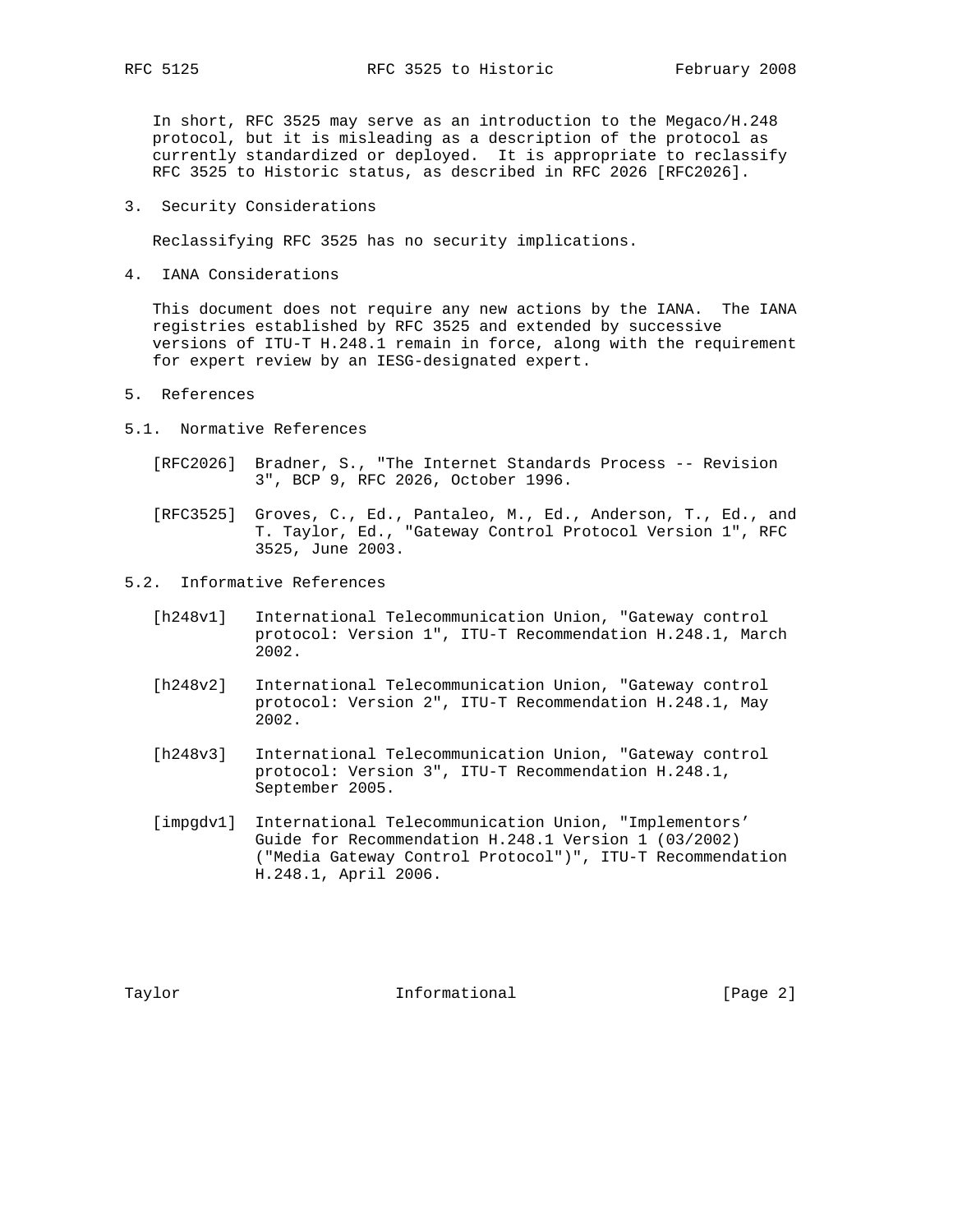Author's Address

 Tom Taylor Nortel 1852 Lorraine Ave Ottawa, Ontario K1H 6Z8 Canada

EMail: taylor@nortel.com

Taylor **Informational Informational** [Page 3]